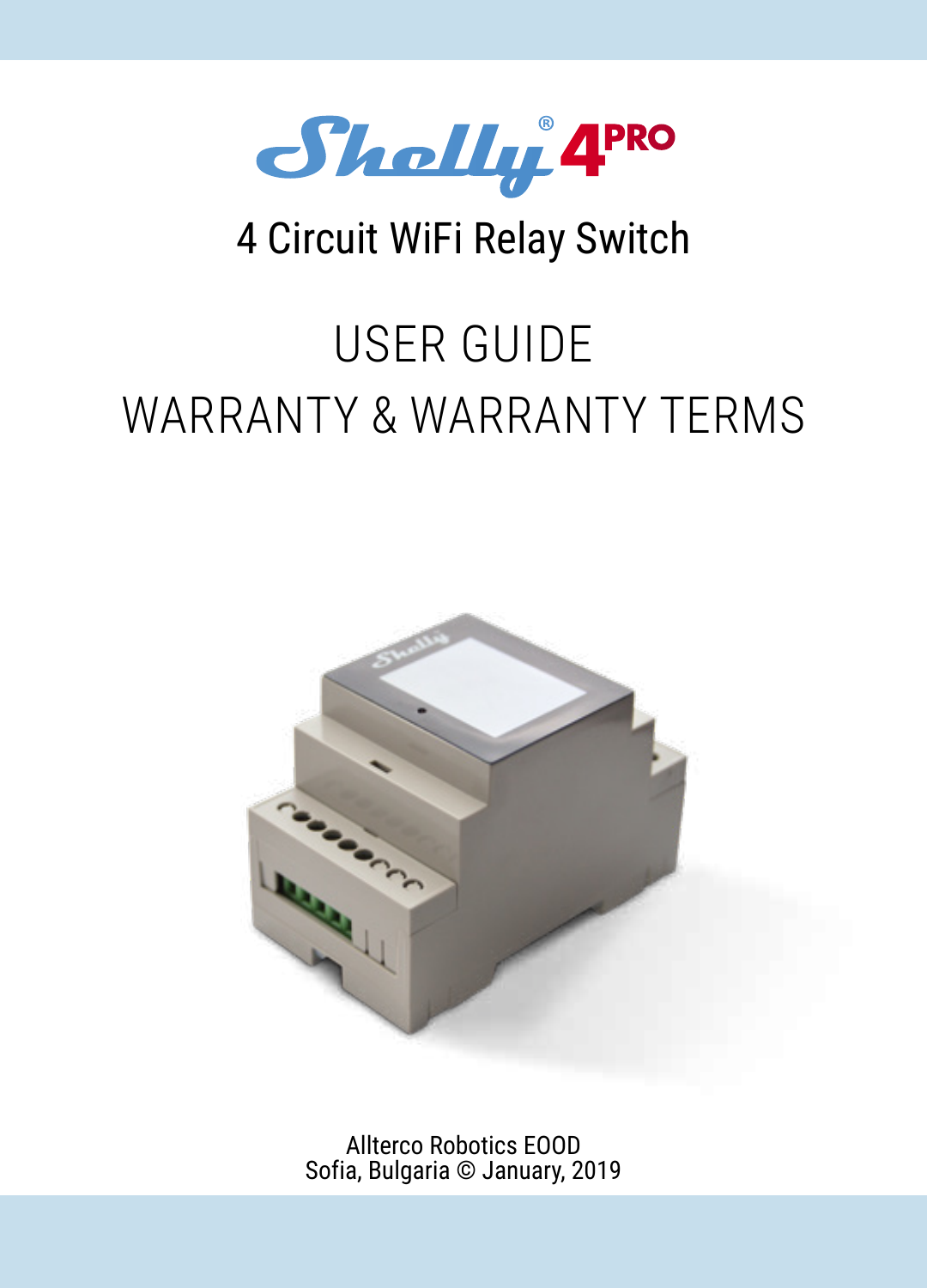# USER GUIDE WiFi Quad Relay Switch Shelly®



#### **LEGEND:**

**N** - Neutral input (Zero); **L** - Line input (110-230V); **L1, 2, 3, 4\*** - Input of O1, 2, 3, 4; **O1, 2, 3, 4** - Output 1, 2, 3, 4; **S** - Switch (input) for control; **S1, 2, 3, 4** - Switch (input) controlling O1, 2, 3, 4

#### \*The cables connected to L1, L2, L3 and L4 must be with the same lenght!

The Shelly® WiFi Quad smart relay by Allterco Robotics is intended to be mounted into a standard switchboard, next to the circuit breakers in order to control and monitor the electric power through it. Shelly can work as a standalone Device or as an accessory to a home automation controller.

# Specification

Power supply:

*110-230V ±10% 50/60Hz AC* Max load per channel: *10A / 230V, 50/60Hz* Complies with EU standards: *• RE Directive 2014/53/EU • LVD 2014/35/EU • EMC 2004/108/WE • RoHS2 2011/65/UE* Working temperature: *0 – 40°C* Radio signal power: *1mW*

### Radio protocol:

*WiFi 802.11 b/g/n* Frequency: *2400 – 2500 MHz;*

Operational range (depending on local construction):

*• up to 50 m outdoors*

*• up to 30 m indoors* Dimensions (HxWxL): *90 x 52 x 57 mm* Electrical consumption:

*< 1 W*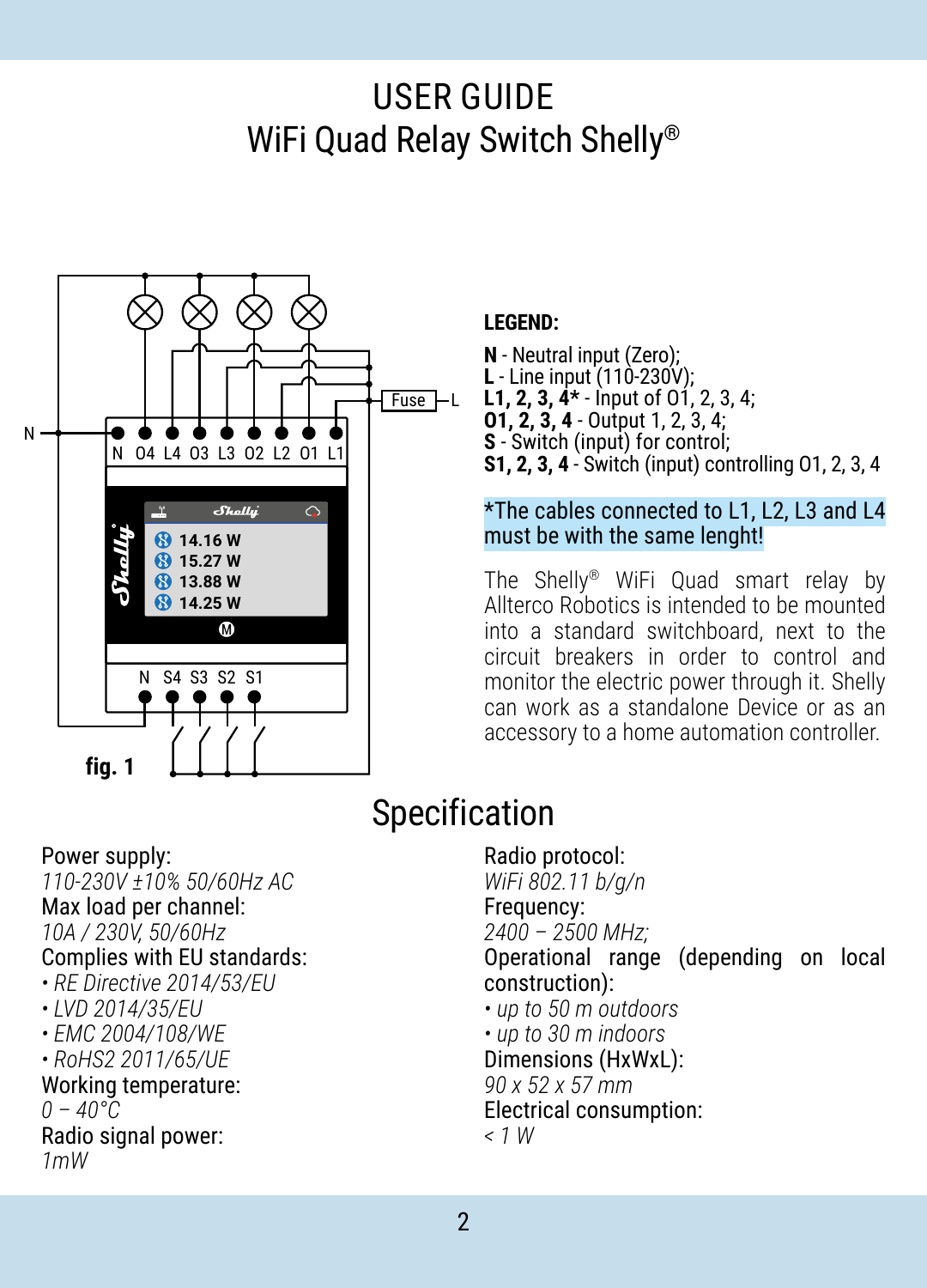# **Display**

**Home Screen** – Shows the status of the circuit (on/off) and current power consumption.



**WiFi Settings** – Shows: Mode, Status, SSID (name of the network), IP and MAC address. On this screen (fig.2), holding the button can reset Shelly to Access Point (AP) mode.

**WARNING!** Even if the Device is in AP mode and you have set your password, it will be removed after resetting.



**Device Info** – Shows: Firmware and hardware versions, model and name of the Device, connection to the Cloud, time. On this screen (fig.3), by holding the button can return Shelly to factory settings.

**WARNING!** When returning the Device to factory settings, it will be in AP mode without username and password. To prevent unauthorized access to the Device and connected appliances (circuits), please connect Shelly to an existing WiFi network or set your own password.

**Status bar** – It is available on all screens. positioned at the top of the display. You can see icons showing: Mode, Time Synchronization and connection to the Cloud service.

## **Status Bar Legend:**



– Access Point (AP) mode



– Client mode (CM), missing Internet connection



– Client mode (CM), available Internet connection



– Missing Cloud connection



– Available Cloud connection



– Synchronized Time



– Turned off appliance (circuit)



– Turned on appliance (circuit)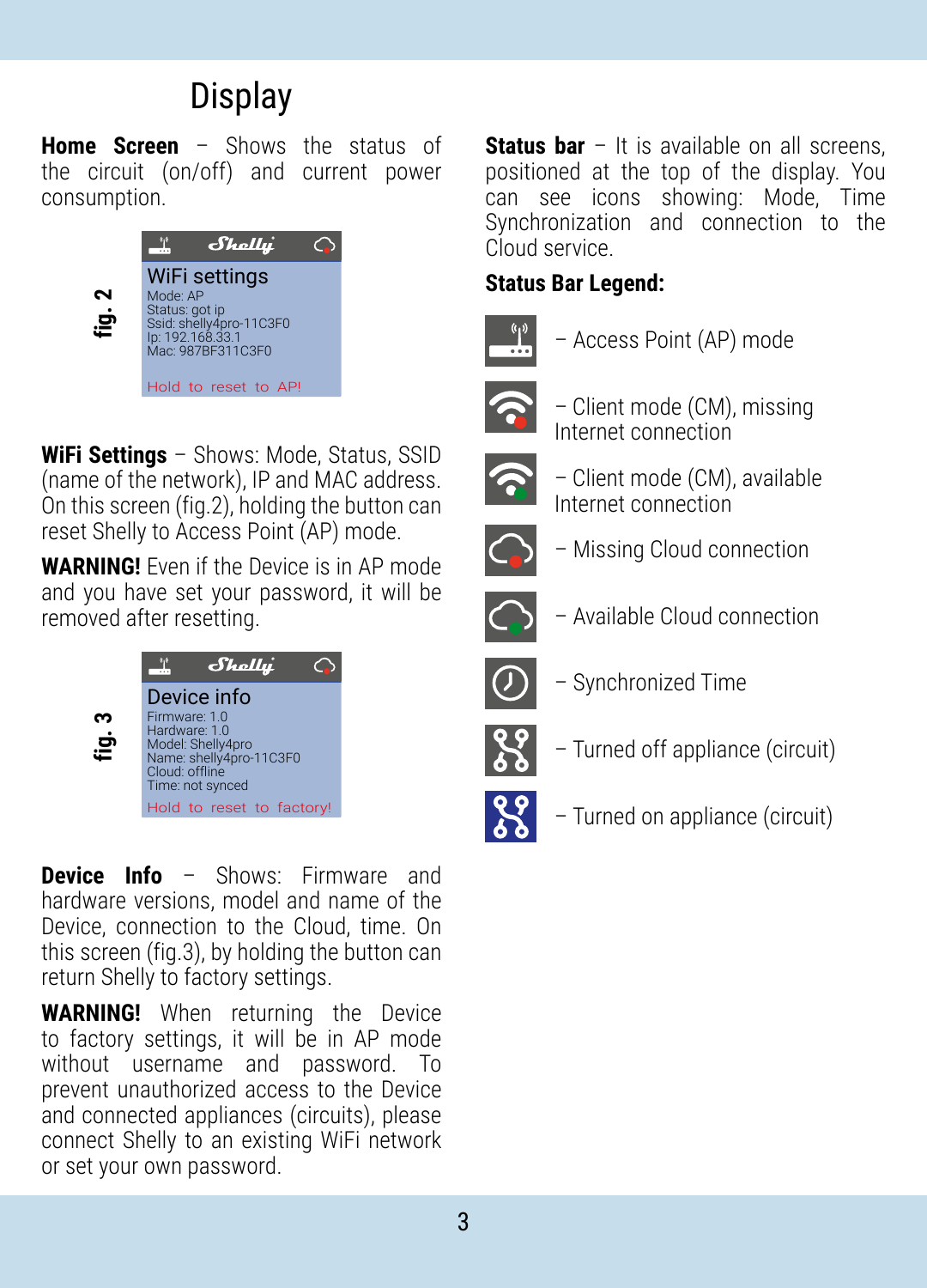# Technical Information

- Control through WiFi from a mobile phone, PC, automation system or any other Device supporting HTTP and/or UDP protocol.
- Microprocessor management.
- Controlled elements: 4 electrical circuits/ appliances
- Controlling elements: 4 relays.
- Shelly may be controlled by an external button/switch.

**CAUTION!** Danger of electrocution. **Plugging the Device to the power** grid has to be performed with caution.

**CAUTION!** Do not allow children to<br>play with the button/switch play with the connected the Device. Keep the remote control Devices of Shelly (mobile phones, tablets, PCs) away from children.

## **Introduction to Shelly®**

Shelly® is a family of innovative Devices, which allows remote control of electric appliances through mobile phone, PC or home automation system. Shelly® uses WiFi to connect to the Devices controlling it. They can be in the same WiFi network or they can use remote access (through the Internet). Shelly® may work standalone, without being managed by a home automation controller. in the local WiFi network, as well as through a cloud service, from everywhere the User has an Internet access.

Shelly<sup>®</sup> has an integrated web server, through which the User may adjust, control and monitor the Device. Shelly® has two WiFi modes - access Point (AP) and Client mode (CM). To operate in Client Mode, a WiFi router must be located within the range of the Device. Shelly® Devices can communicate directly with other WiFi Devices through HTTP protocol.

An API can be provided by the Manufacturer. Shelly® Devices may be available for monitor and control even if the User is outside the range of the local WiFi network, as long as the WiFi router is connected to the Internet. The Cloud function could be used, if it is activated through the web server of the Device or through the settings in the Shelly Cloud mobile application.

The User can register and access the Shelly Cloud, using either Android or iOS mobile applications, or any internet browser and the web site: **https://my.Shelly.cloud/**.

# **Installation Instructions**

**CAUTION!** Danger of electrocution. The mounting/installation of the Device should be done by a qualified person (electrician).

**CAUTION!** Danger of electrocution. Even when the Device is turned off it is possible to have voltage across its clamps. Every change in the connection of the clamps has to be done after ensuring all local power is powered off/disconnected.

**CAUTION!** Do not connect the Device to appliances exceeding the given max load!

**CAUTION!** Connect the Device only in the way shown in these instructions. Any other method could cause damage and/or injury.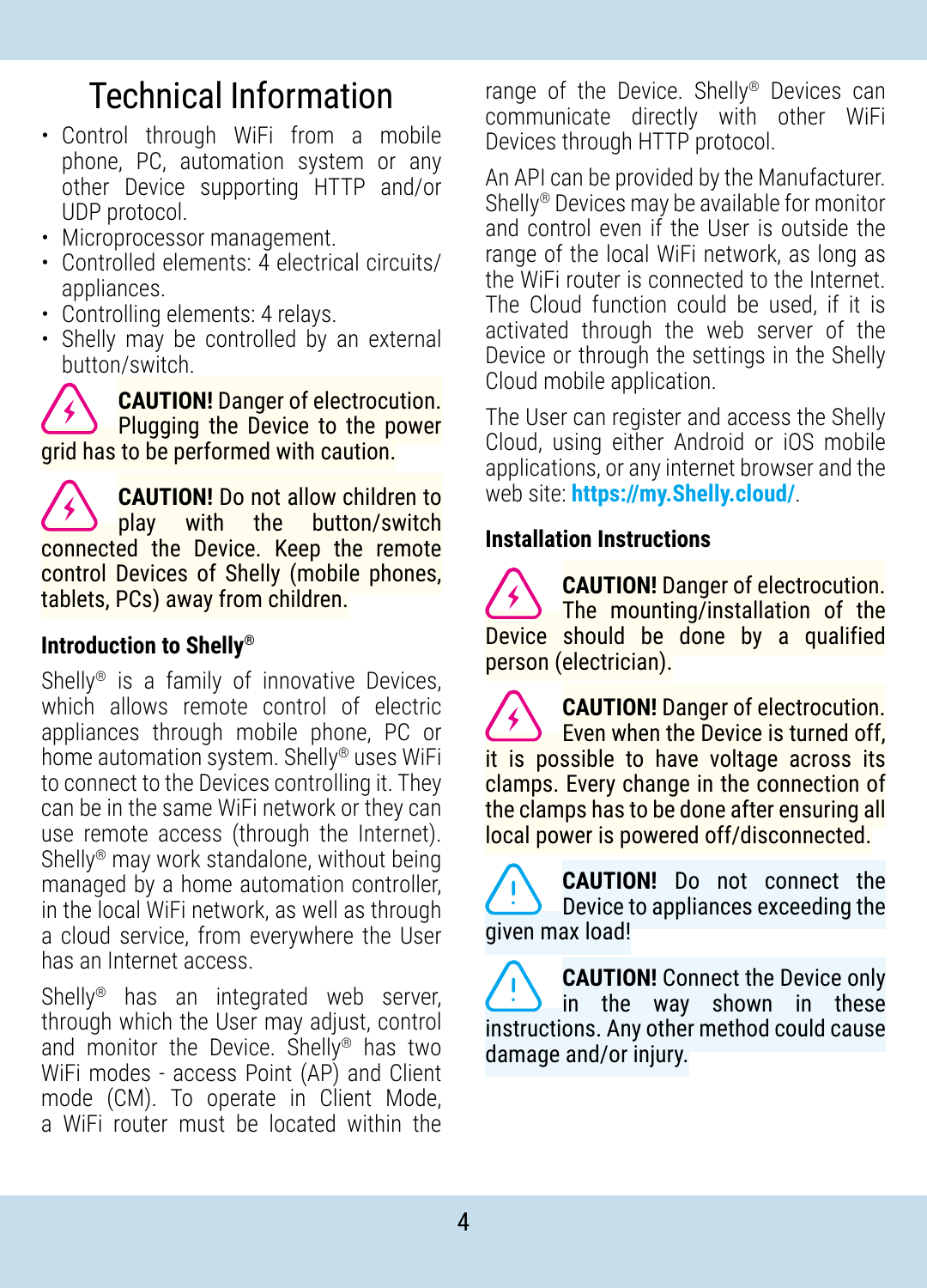**CAUTION!** Before beginning the installation please read the accompanying documentation carefully and completely. Failure to recommended procedures could lead to malfunction, danger to your life or violation of the law. Allterco Robotics is not responsible for any loss or damage in case of incorrect installation or operation of this **Device** 

**CAUTION!** Use the Device only with power grid and appliances which comply with all applicable regulations. short circuit in the nower grid or any appliance connected to the Device may damage the Device.

**RECOMMENDATION:** Тhe Device may be connected to and may control electric circuits and appliances only if they comply with the respective standards and safety norms.

**RECOMMENDATION:** The Device may be connected with solid single-core cables with increased heat resistance to insulation not less than PVC T105°C.

#### **Initial Inclusion**

Connect the Relay to the power grid and install it in the switchboard as shown in the scheme (fig. 1) and following the Safety Instructions. Before installing/mounting the Device ensure that the grid is powered off (turned down breakers) and in compliance with the Safety Norms.

You may choose if you want to use Shelly with the Shelly Cloud mobile application and Shelly Cloud service. You can also familiarize yourself with the instructions for Management and Control through the embedded Web interface.

#### **Control your home with your voice**

All Shelly devices are compatible with Amazon Echo and Google Home.

Please see our step-by-step guide on:

**https://shelly.cloud/compatibility/Alexa https://shelly.cloud/compatibility/Assistant**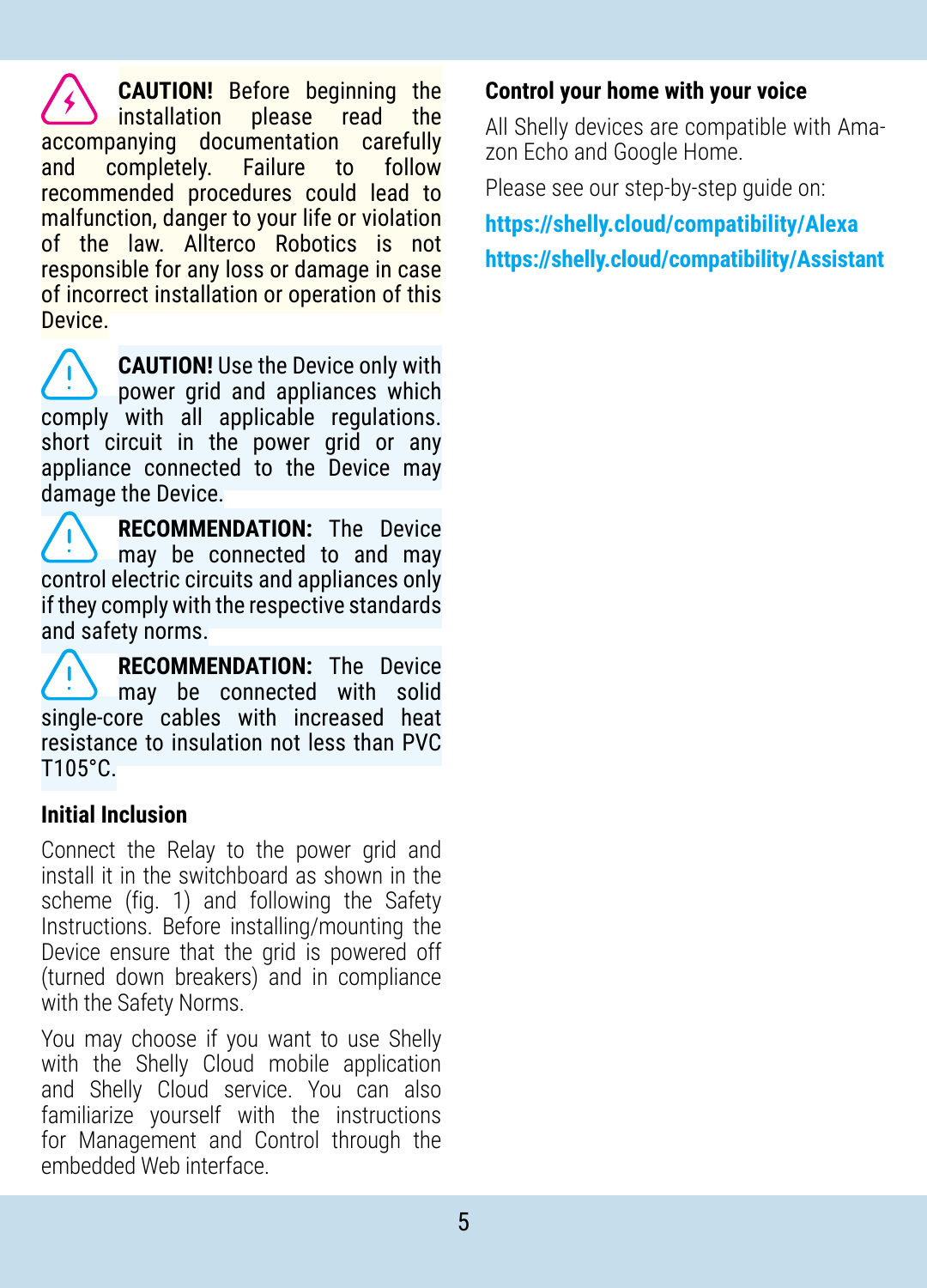

# MOBILE APPLICATION FOR SHELLY®



Allterco Robotics EOOD Sofia, Bulgaria © March, 2017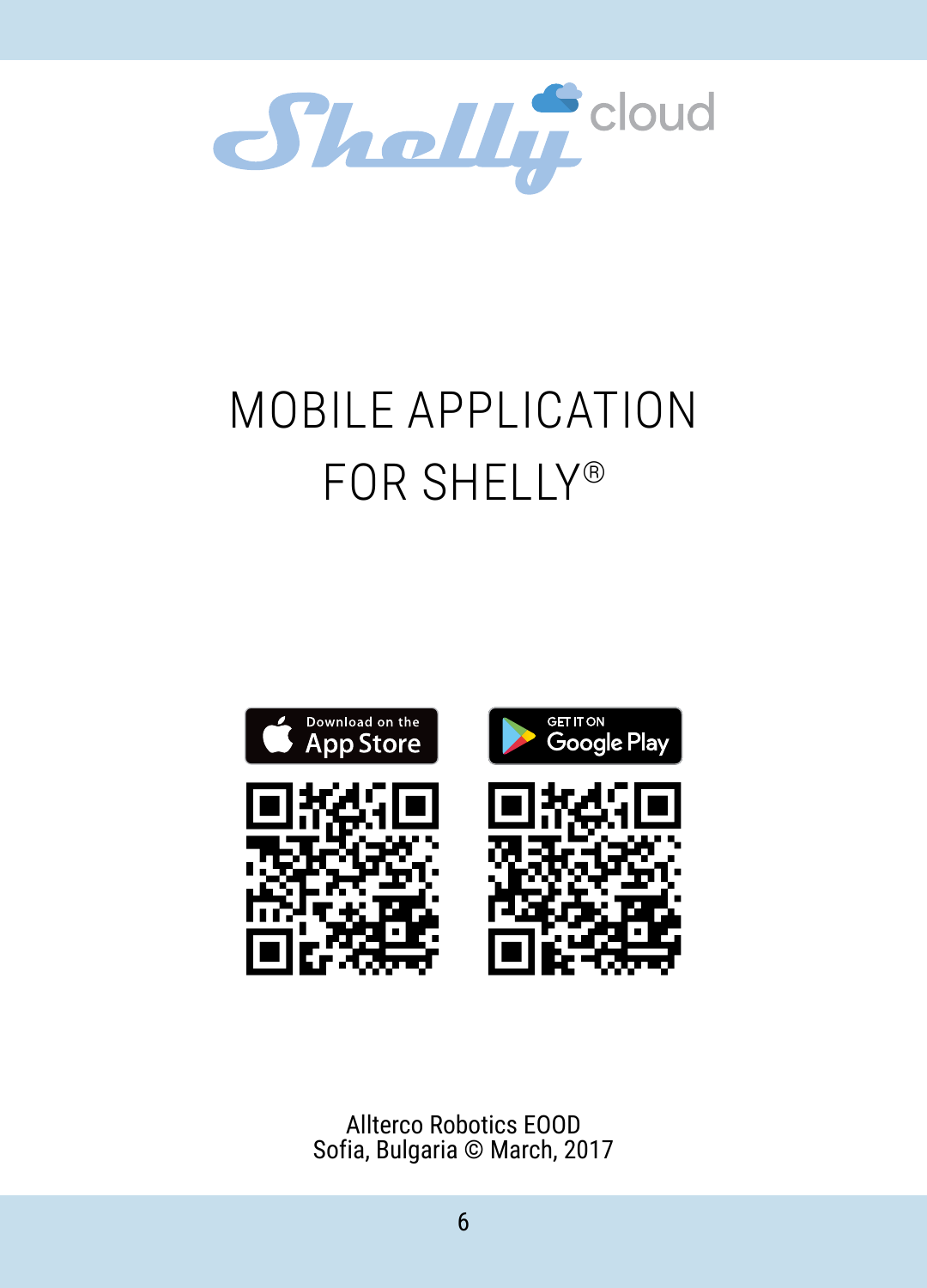# The Shelly Cloud Mobile Application

Shelly Cloud gives you opportunity to control and adjust all Shelly® Devices from anywhere in the world.

You only need an Internet connection and our mobile application, installed on your smartphone or tablet.

To install the application please visit Google Play (Android - fig.4) or App Store (iOS fig.5) and install the Shelly Cloud app.







### **Registration**

The first time you open the Shelly Cloud mobile app, you have to create an account which can manage all your Shelly® Devices.

#### **Forgotten Password**

In case you forget or lose your password, just enter the e-mail address vou have used in your registration. You will then receive instructions on how to change your password.

**WARNING!** Be careful when you type your e-mail address during the registration, as it will be used in case you forgot your password.

After registering, create your first room (or rooms), where you are going to add and use your Shelly Devices. Shelly Cloud gives you the opportunity to create scenes for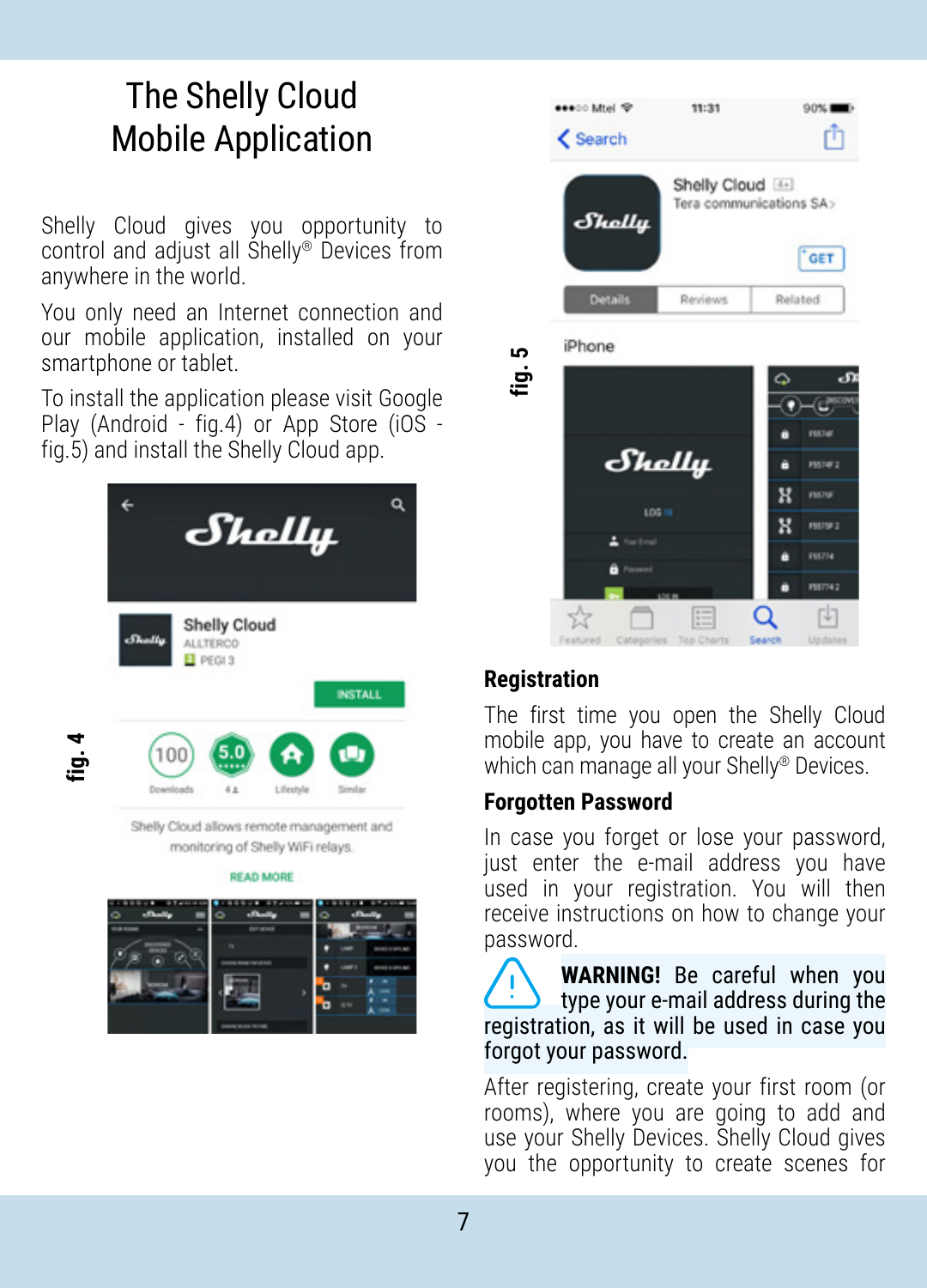automatic turning on or off of the Devices at predefined hours or based on other parameters like temperature, humidity, light etc.

Shelly Cloud allows easy control and monitoring by using a mobile phone, tablet or PC.

#### **Device Inclusion**

To add a new Shelly Device, install it to the power grid following the Installation Instructions included with the Device.

# **Step 1**

Mount the Relay into the switchboard and turn the power on. In a few seconds Shelly will turn on and will create its own WiFi Access Point (AP).

**WARNING:** In case the Device has not created its own WiFi network with SSID like **shellys4pro-35FA58** check if you have connected Shelly correctly by the schemes described above.

If you don't see active WiFi network with SSID like **shellys4pro-35FA58** restart the Device by one of these methods:

- Push the button next to the display and go to the WiFi settings screen. Press and hold the button for 5 seconds. A timer appears, indicating the countdown to AP mode reset. If not, please repeat or contact our customer support at: **support@Shelly.cloud**
- Push the button next to the display and go to the Device info screen. Press and hold the button for 5 seconds. A timer appears, indicating the countdown to reset to factory defaults. If not, please repeat or contact our customer support at: **support@Shelly.cloud**

## **Step 2**

Choose "Add Device".

In order to add more Devices later, use the app Menu at the top right corner of the main screen and click "Add Device". Type the name (SSID) and password for the WiFi network, to which you want to add the Device.



# **Step 3**

**If using iOS:** you will see the following screen:

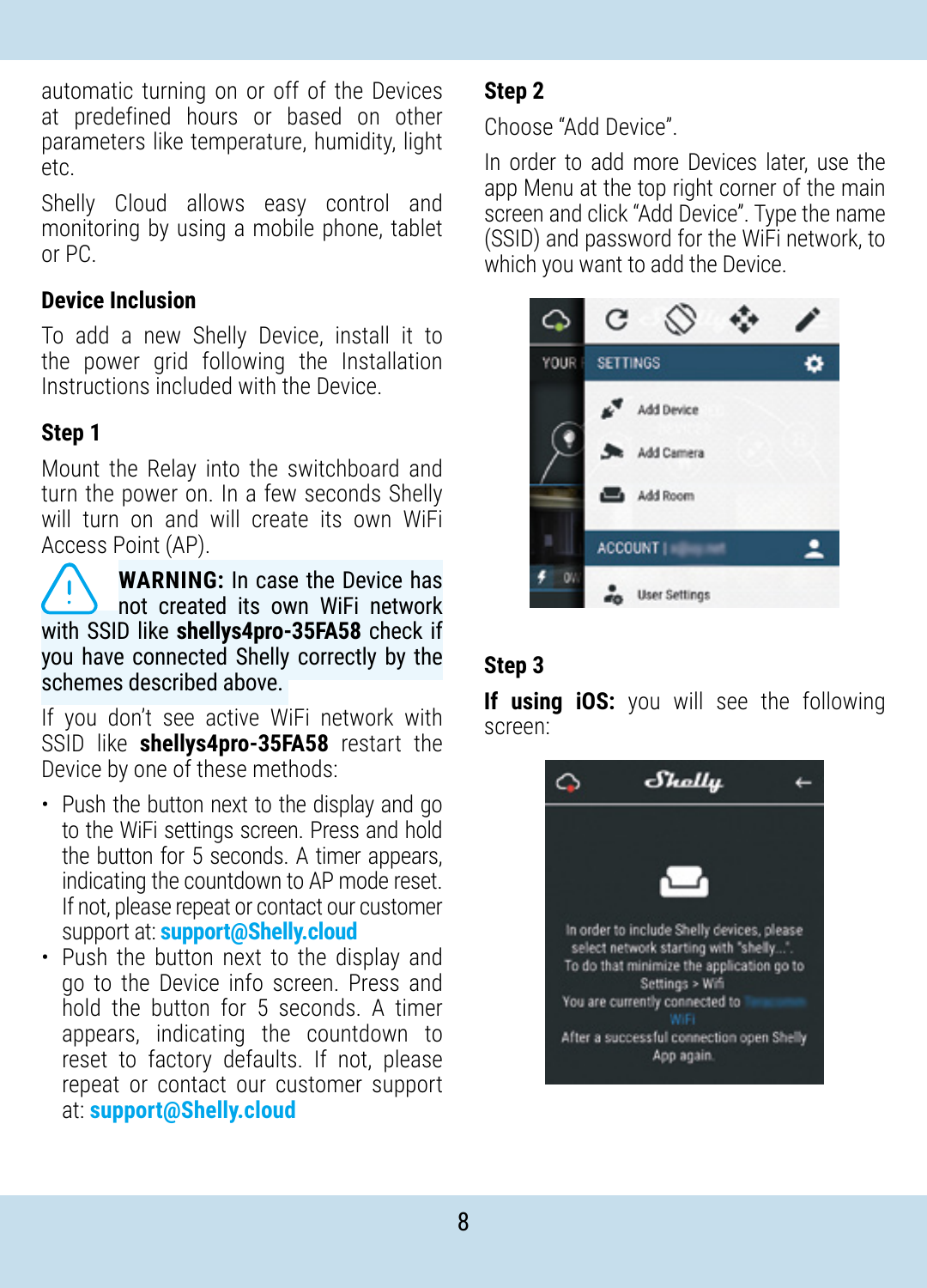Press the Home button of your iPhone/iPad/ iPod. Open Settings > WiFi and connect to the WiFi network created by Shelly, e.g. **shellys4pro-35FA58.**

**If using Android:** your phone/tablet will automatically scan and include all new Shelly Devices found in the WiFi network that you are connected to.



Upon successful Device Inclusion to the WiFi network you will see the following pop-up:



#### **Step 4:**

Approximately 30 seconds after discovery of any new Devices оn the local WiFi network, а list will be displayed by default in the "Discovered Devices" room.



### **Step 5:**

Select the Discovered Devices and choose the Device you want to include in your account.

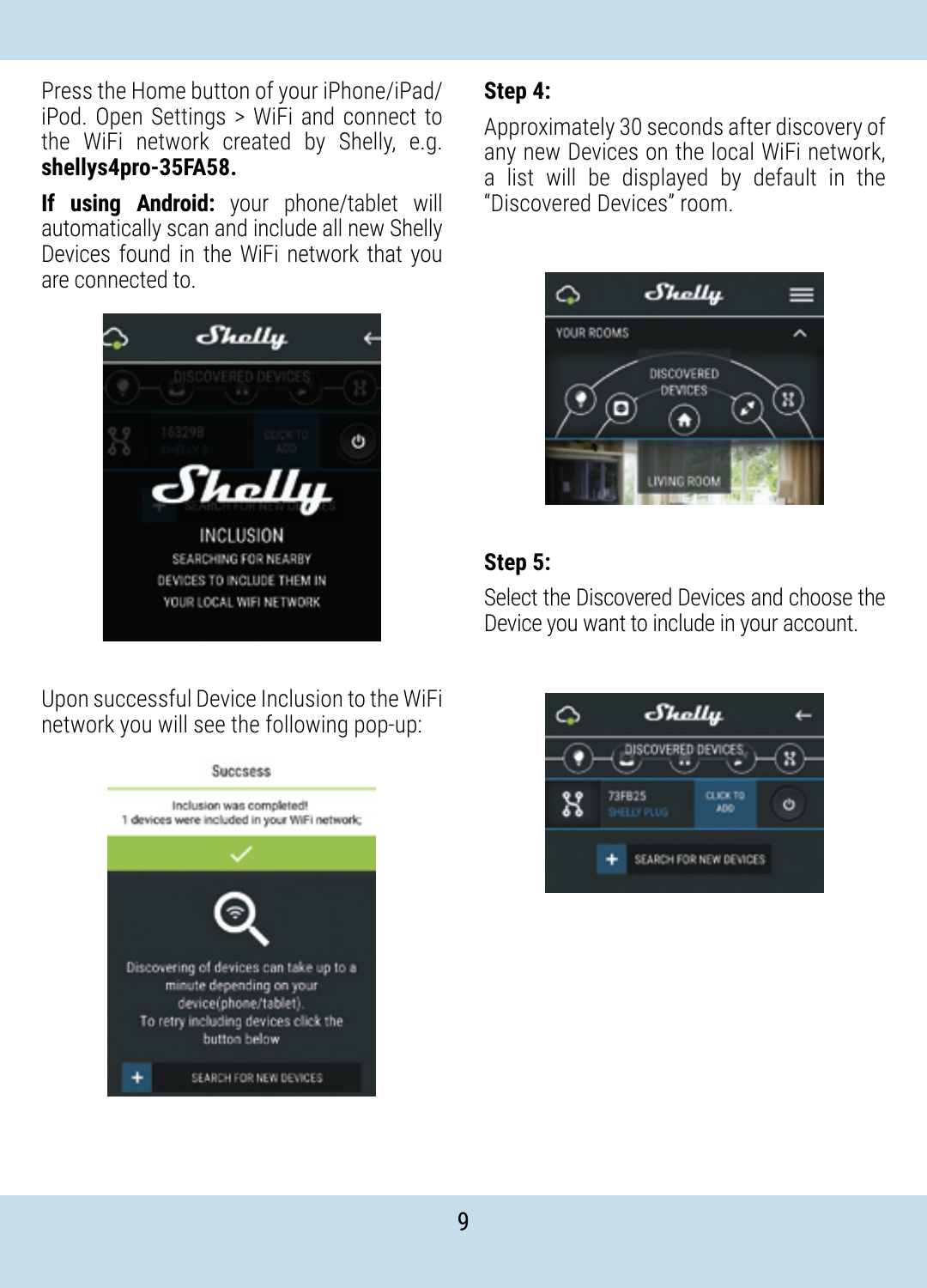#### **Step 6:**

Enter a name for the Device (in the Device name field). Choose a Room, in which the Device has to be positioned. You can choose an icon or add a picture to make it easier to recognize. Press "Save Device".





To enable connection to the Shelly Cloud service for remote control and monitoring of the Device, press "YES" on the following pop-up.

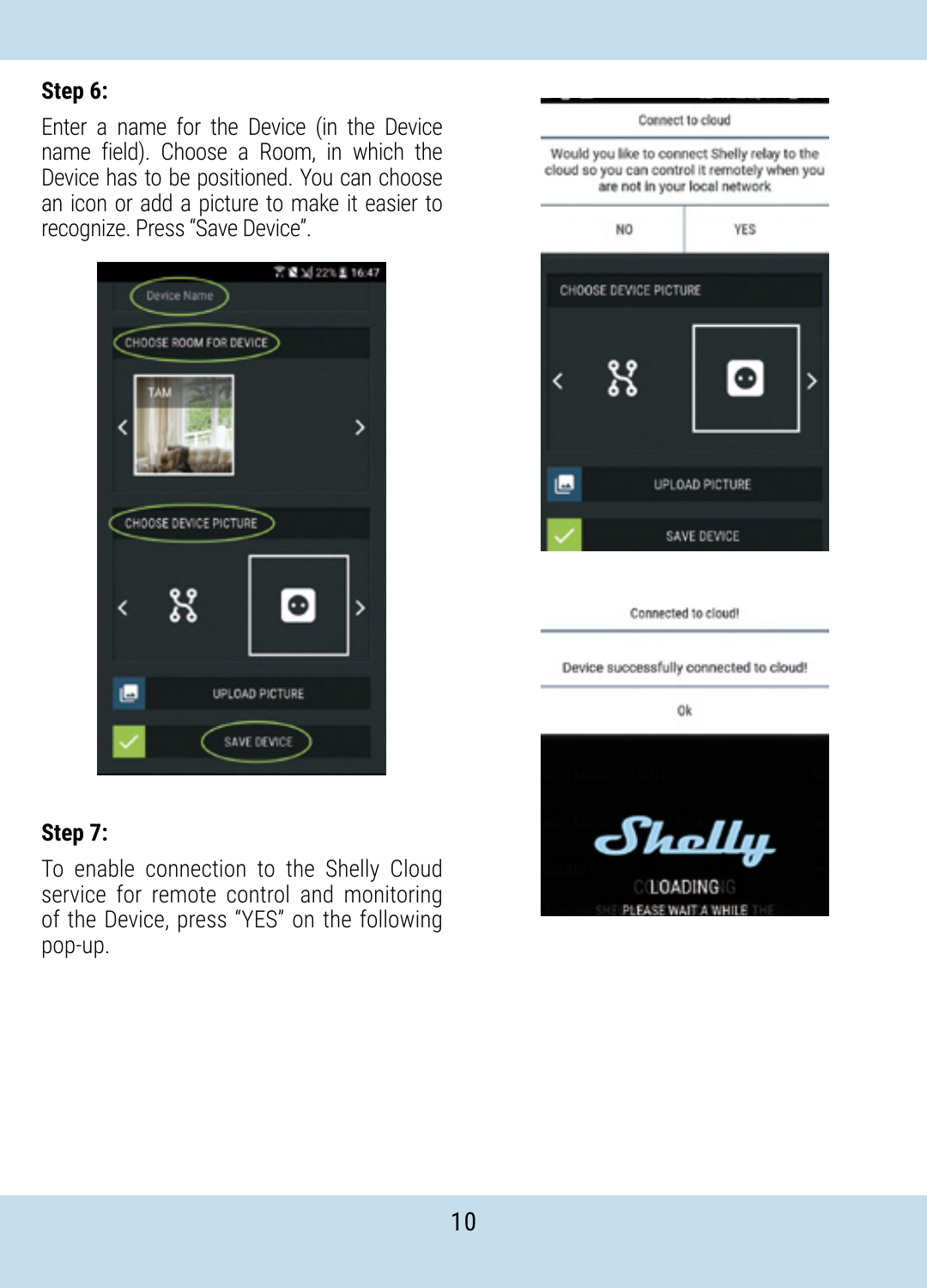#### **Shelly Devices Settings**

After your Shelly Device is included in the app, you can control it, change its settings and automate the way it works.

To switch the Device on and off, use the respective ON/OFF button.

To enter at the details menu of the respective Device, simply click on it's name.

From the details menu you can control the Device, as well as edit its appearance and settings.



**EDIT DEVICE** – allows you to change the Device's name, room and picture.

**DEVICE SETTINGS** - allows you to change settings. For example, with Restrict login you may enter a username and password to restrict access to the embedded web interface in the Shelly Device. You can automate the Device operations from this menu as well.

## **Auto ON/OFF**

Тo manage the power supply automatically, you may use:

When ON - Auto OFF after: After turning on. the power supply will automatically shutdown after a predefined time (in seconds). A value of 0 will cancel the automatic shutdown.

**When OFF** – After turning off, the power supply will be automatically turned on after a predefined time (in seconds). A value of 0 will cancel the automatic power-on.

| AUTO ON/OFF              |  |
|--------------------------|--|
| POWER ON DEFALLT MODE    |  |
| MAX POWER PROTECTION     |  |
| RESTRICT LOGIN           |  |
| SET TIMEZONE             |  |
| SCHEDULE SETTINGS        |  |
| SUNRISE/SUNSET SETTINGS  |  |
| WIFI MODE - CLIENT       |  |
| WIFI MODE - ACCESS POINT |  |
| CLOUD                    |  |
| <b>FACTORY RESET</b>     |  |
| DEVICE INFORMATION       |  |

## **Power On Default Mode**

Тhis setting controls whether the Device will supply power or not the output as a default whenever it is receiving power from the grid:

**ON:** When the Device is powered, by default the socket will be powered.

**OFF:** Even if the Device is powered, by default the socket will not be powered.

**Restore Last Mode:** When power is restored, by default, the appliance will return to the last state it was in before the last power off/ shutdown.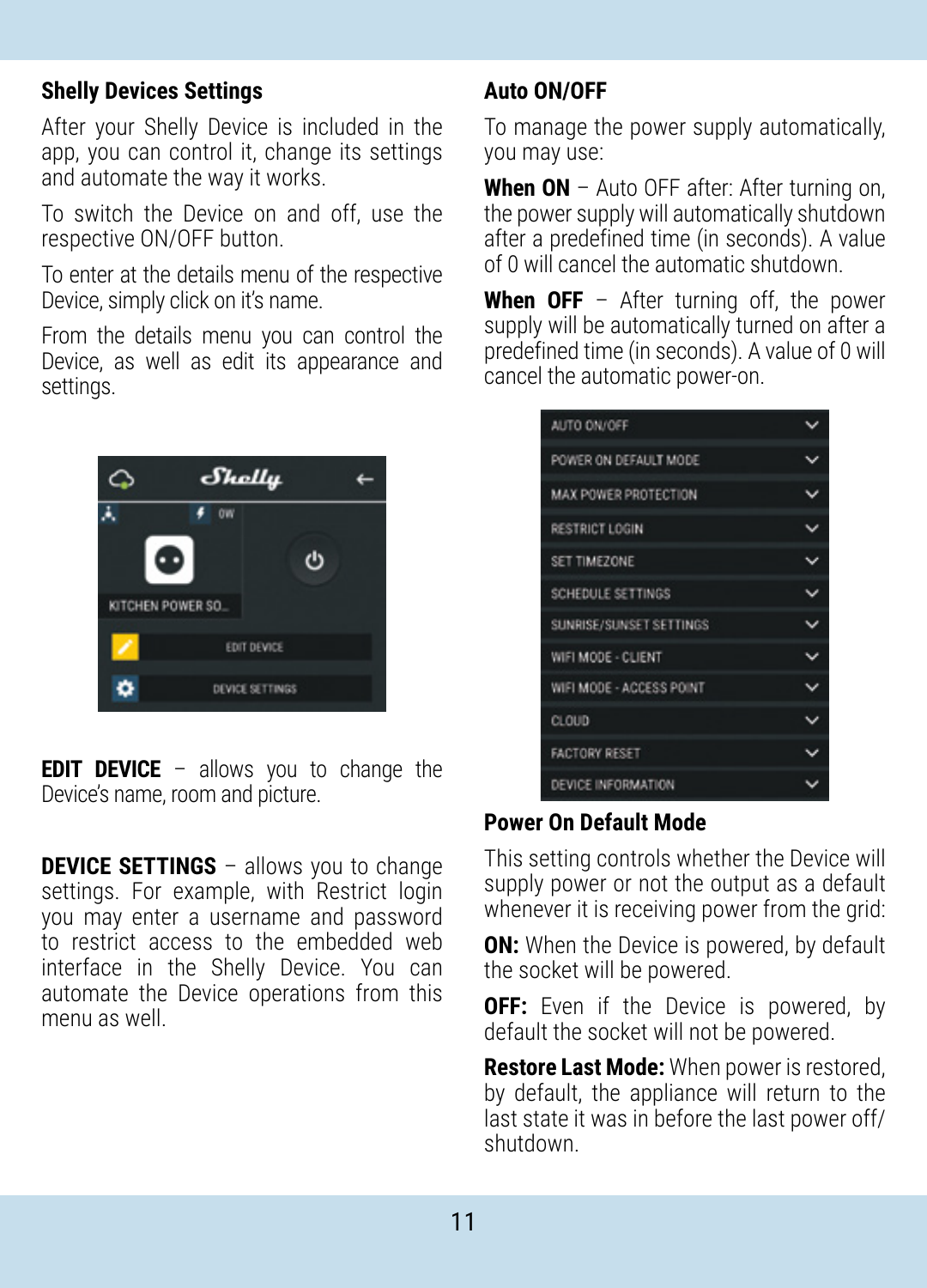**Max Power Per Channel:** You can limit the maximum power the relay will supply on each channel. If the pre-set current draw is exceeded, Shelly will turn the power off. Allowable power can be set up to 2300W.

# **Button Type:**

- **Momentary -** Set Shelly input to be buttons. Push for ON, push again for OFF.
- **Toggle Switch** Set Shelly input to be flip switches, with one state for ON and another state for OFF.

# **Schedule Settings**

This function requires an Internet connection. To use Internet, a Shelly Device has to be connected to a local WiFi network with working internet connection. Shelly may turn on/off automatically at a predefined time.

#### **Sunrise/Sunset hours**

This function requires an Internet connection. To use Internet, a Shelly Device has to be connected to a local WiFi network with а working Internet connection.

Shelly receives actual information through the Internet about the time of sunrise and sunset in your area. Shelly can turn on or off automatically at sunrise/sunset, or at a specified time before or after sunrise/sunset.

Some of the features of the Shelly Cloud mobile application are available at **https:// my.Shelly.cloud/** as well.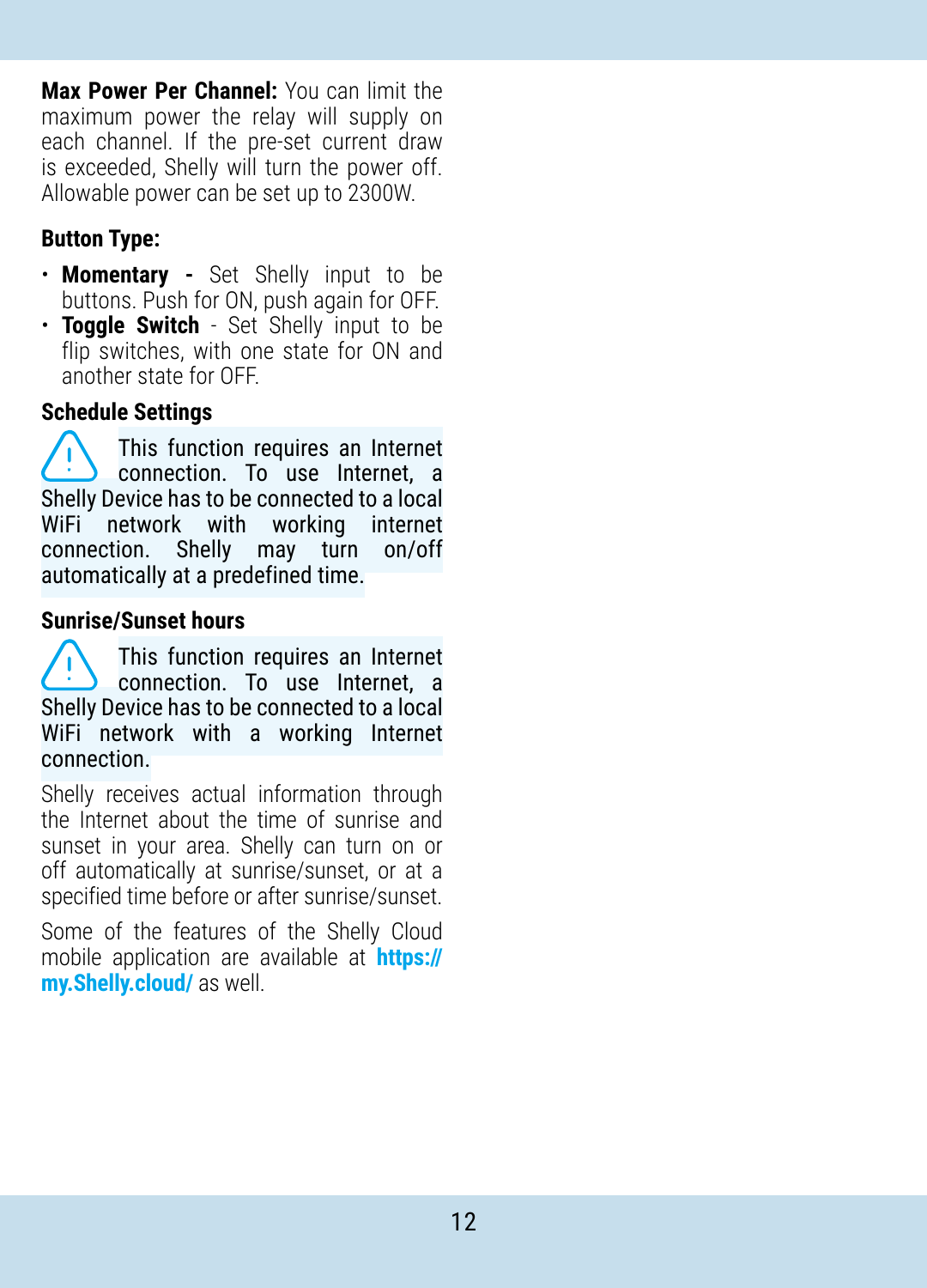# The Embedded Web Interface

Еven without the mobile app the Shelly Device can be set and controlled through a browser and WiFi connection of a mobile phone, tablet or PC.

#### **ABBREVIATIONS USED:**

**Shelly-ID** – the unique name of the Device. It consists of **6** or more characters. It may include numbers and letters, for example **35FA58.**

**SSID** – the name of the WiFi network created by the Device, for example **shellys4pro-35FA58.**

**Access Point (AP)** – the mode in which the Device creates its own WiFi connection point with the respective name (SSID).

**Client Mode (CM)** – the mode in which the Device is connected to another WiFi network.

#### **Installation/Initial inclusion**

### **Step 1**

Connect Shelly to the power grid following the schemes described above and place it into the console. After turning the power on Shelly will create its own WiFi network (AP).

**WARNING:** In case the Device has not created its own WiFi network with SSID like **shellys4pro-35FA58** check if you have connected Shelly correctly by the schemes described above. If you don't see active WiFi network with SSID like **shellys4pro-35FA58** restart the Device by the ways above.

### **Step 2**

When Shelly has created an own WiFi network (own AP), with name (SSID) such as: **shellys4pro-35FA58.**

Connect to it with your phone, tablet or PC.

## **Step 3**

Type **192.168.33.1** into the address field of your browser to load the web interface of the Shelly Device.

# General - Home Page

This is the home page of the embedded web interface. If it has been set up is correctly, you will see information about:

- Current electrical consumption
- Settings menu button
- Current state (on/off)
- Present time

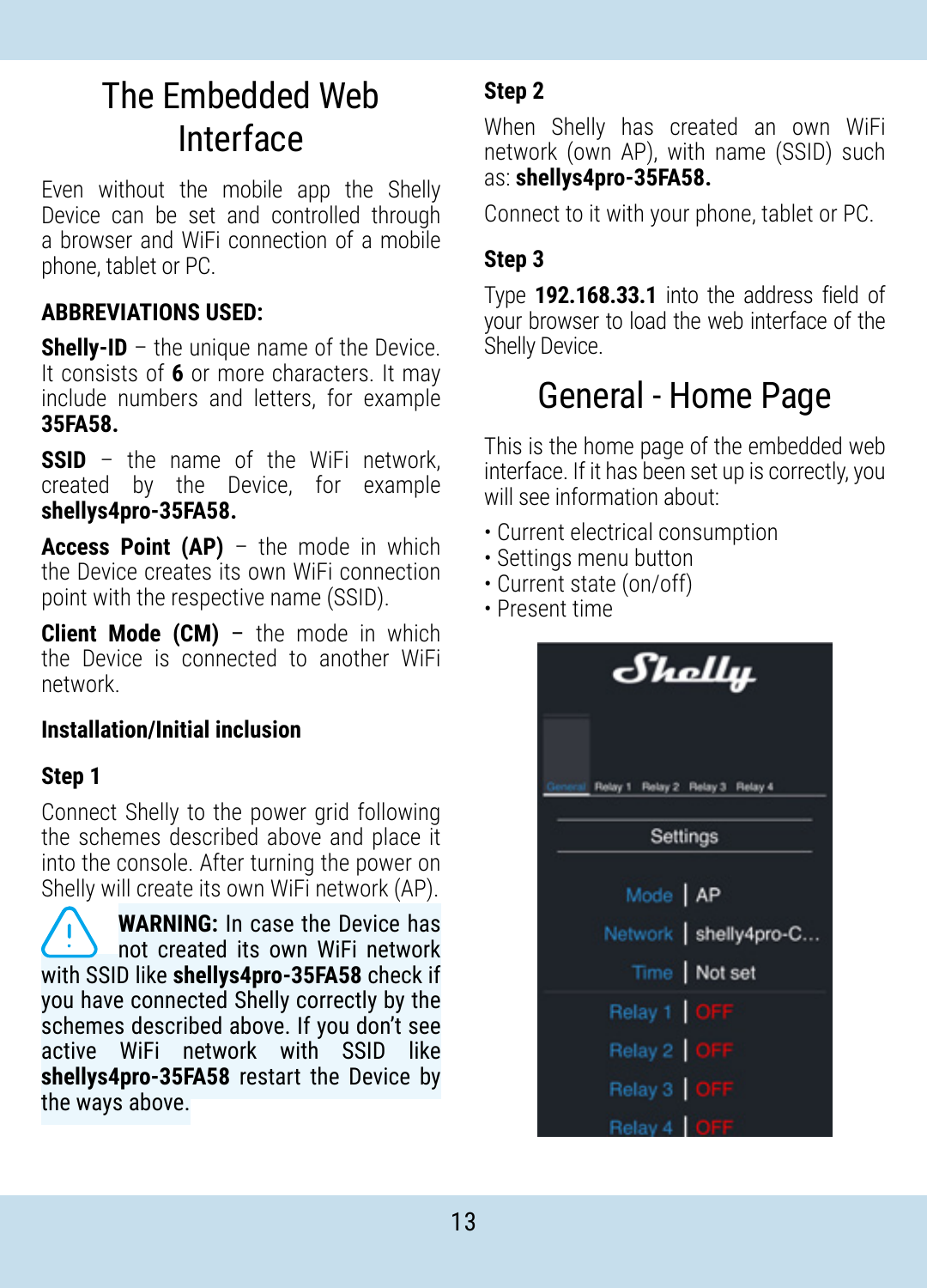#### **Settings – General Settings**

In this menu, you can configure the Shelly Device's work and connection modes.

**WiFi Settings** – the WiFi connection settings.

**Access Point (AP) Mode:** allows the Device to operate as a WiFi access point. the User can change the name (SSID) and the password to access the WiFi. After you have entered the desired settings, press Connect.

**WiFi Client Mode (CM):** allows the Device to connect to an available WiFi network. in order to switch to this mode, the User must enter the name (SSID) and the password to connect to a local WiFi network. After entering the correct details, press Connect.

**ATTENTION!** If you have entered<br>incorrect information (wrong) information settings, usernames, passwords etc.), you will not be able to connect to Shelly. Please restart the Device by using the above description.



**WARNING**: Reset of the Device by one of these methods:

• Push the button next to the display and go to the WiFi settings screen. Press and hold the button for 5 seconds. A timer appears, indicating the countdown to AP mode reset. If not, please repeat or contact our customer support at: **support@Shelly.cloud**

• Push the button next to the display and go to the Device info screen. Press and hold the button for 5 seconds. A timer appears, indicating the countdown to reset to factory defaults. If not, please repeat or contact our customer support at: **support@Shelly. cloud**

## **Login: Access to the Device**

**Leave Unprotected** - removing the notification for disabled authorization.

**Set Login** – you can turn authentication on or off

**Username** - A username set by you

**Password** - A password set by you

This is where you can change your username and password. You must enter a new username and the new password, then press Save to save the changes.

**Connect to Cloud:** You can turn the connection between Shelly and Shelly Cloud on or off.

**Factory reset:** Return Shelly to its factory settings.

> Choose File no file selected Upload

**Firmware Upgrade:** Shows present firmware version. If a newer version is available, officially announced and published by the Manufacturer, you can update your Shelly Device. Click Choose File you to choose the previously downloaded firmware update file. Then click the Upload File to install it to your Shelly Device.

**Device Reboot:** Reboots the Device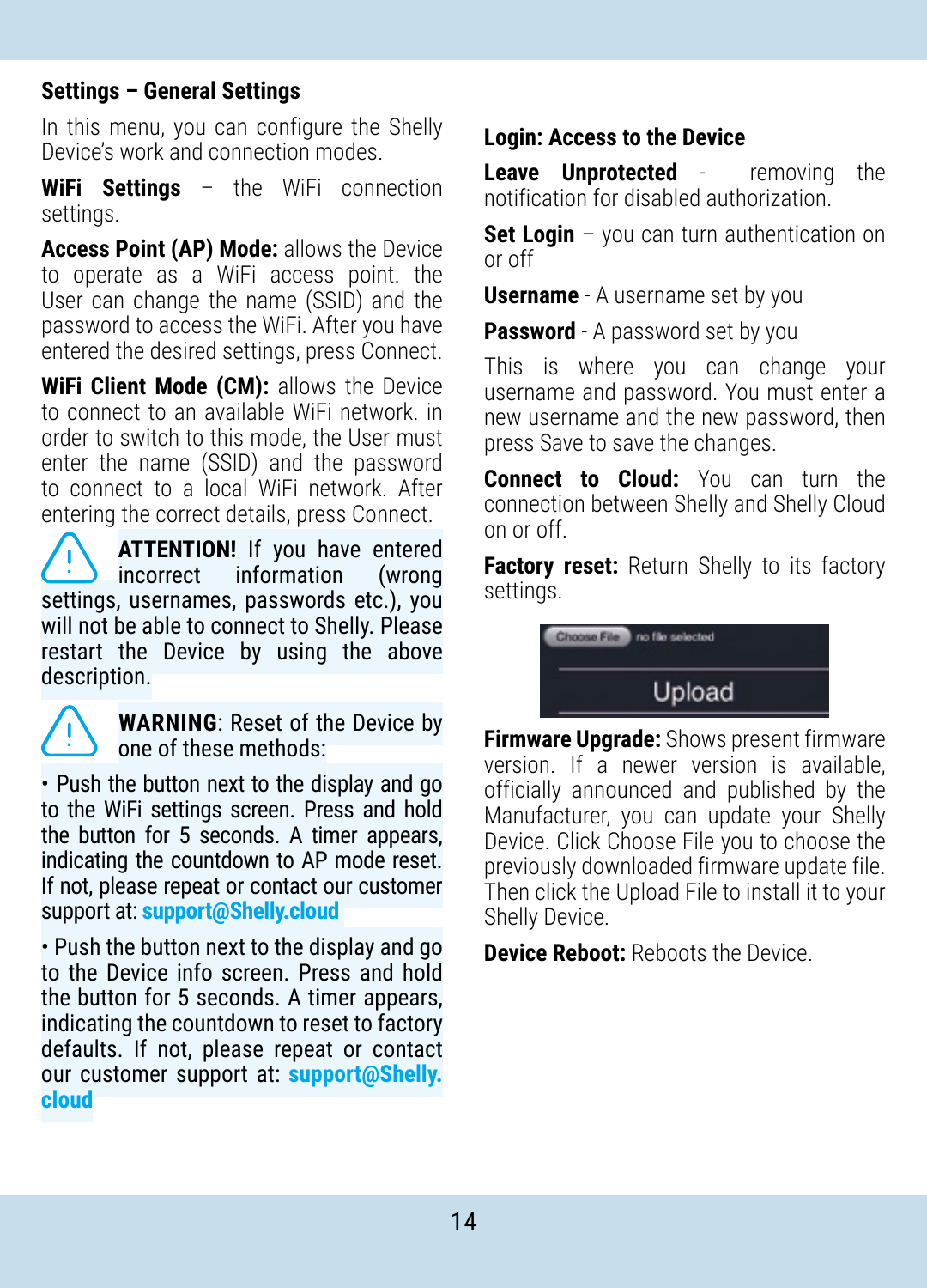# Relay 1/Relay 2/Relay 3/ Relay 4 Screen

In this screen you can control, monitor and change the settings for turning the power on and off. You can also see the current status of the connected appliance (electrical load/ power consumption) to Shelly. Buttons Settings, On and OFF.

To control Shelly press Relay1/Relay 2Relay 3/Relay 4:



**To turn on the connected circuit press "Turn ON".**

#### **To turn off the connected circuit press "Turn OFF"**

Press the icon  $\triangleright$  to go to the previous menu.

## **Shelly Management Settings**

Each Shelly Device can be configured individually. This lets you personalize each Shelly Device in a unique manner, or consistently, as you choose.

## **Power On Default Mode**

This sets the relays' default state when powered from the power grid.

**ON:** By default when the socket is powered and the connected circuit/appliance to it will be powered as well.

**OFF:** By default the socket and any connected circuit/appliance will not be powered, even when it is connected to the grid.

**Restore Last State:** By default the relay and the connected circuit/appliance will be returned to the last state they occupied (on or off) before the last power off/shutdown.

**SWITCH:** By default the Relay will operate accordingly to the state of the switch/button connected to Shelly.

#### **Auto ON/OFF**

Automatic powering/shutdown of the socket and the connected appliance:

When ON - Auto OFF after: After turning on, the power supply will be automatically shut down after a predefined time (in seconds). A value of 0 will cancel the automatic shutdown.

**When OFF – Auto ON after:** After turning off, the power supply will be automatically turned on after a predefined time (in seconds). A value of 0 will cancel the automatic start.

# **Button Type**

- **Momentary:** When using a button.
- **Toggle Switch:** When using a switch.
- **Edge Switch:** Shelly will change its state on every push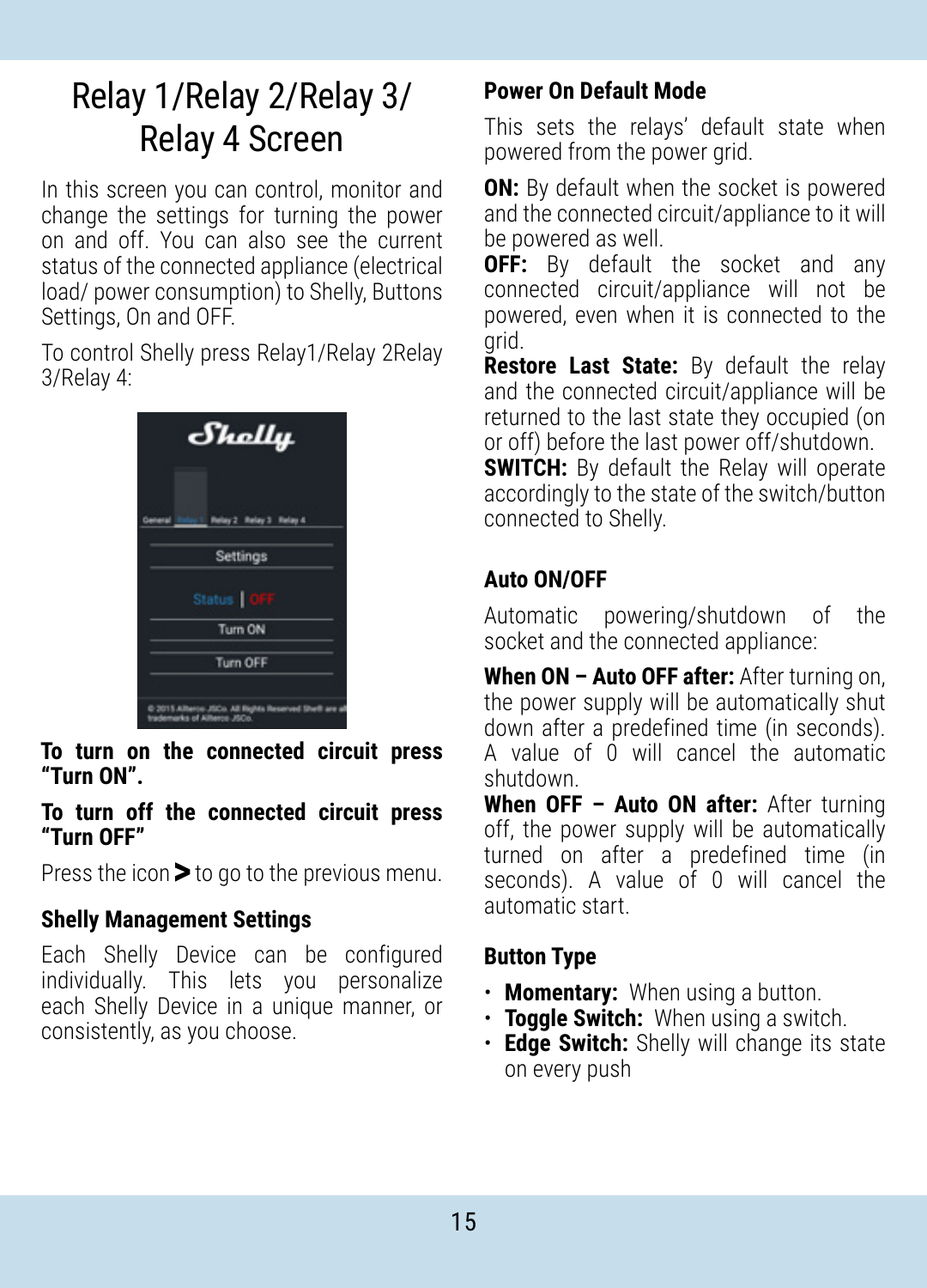#### **Sunrise/Sunset hours**

This function requires an Internet connection. To use Internet, a Shelly Device has to be connected to a local WiFi network with a working Internet connection.

Shelly receives actual information through the Internet about the time of sunrise and sunset in your area. Shelly may turn on or off automatically at sunrise/sunset, or at a specified time before or after sunrise/ sunset.

#### **On/Off hours**

This function requires an Internet connection. To use Internet, a Shelly Device has to be connected to a local WiFi network with working internet connection.

Shelly may turn on/off automatically at a predefined time.

#### **Additional Features**

Shelly allows control via HTTP from any other Device, home automation controller, mobile app or server.

For more information about the REST control protocol, please visit:

**www.Shelly.cloud** or send a request to **developers@Shelly.cloud.**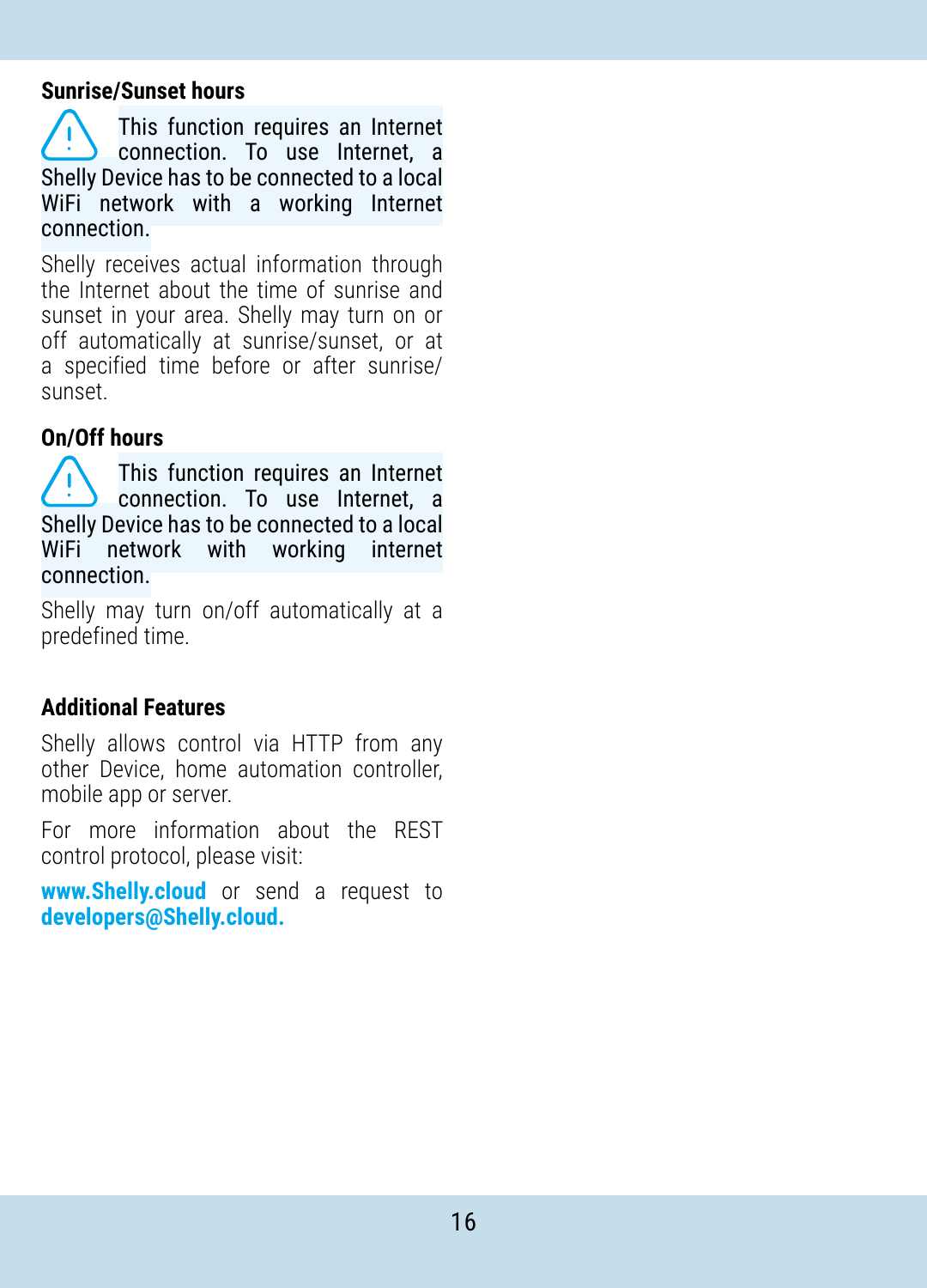# Warranty Terms

1. The Device's warranty term is 24 (twenty four) months, beginning with the date of purchase by the End User. The Manufacturer is not responsible for extra warranty terms by any other than the Manufacturer.

2. The Warranty is valid for the territory of EU.

The warranty is applicable in compliance with all relevant laws and users' rights protections. The purchaser of the Device is entitled to exercise his/her rights in accordance with all applicable laws and regulations.

3. Warranty terms are provided by Allterco Robotics EOOD (referred hereinafter as the Manufacturer), incorporated under the Bulgarian law, with address of registration 109 Bulgaria Blvd, floor 8, Triaditsa Region, Sofia 1404, Bulgaria, registered with the Commercial Register kept by the Bulgarian Ministry of Justice's Registry Agency under Unified Identity Code (UIC) 202320104.

4. Claims regarding the Conformity of the Device with the terms of the contract of sale shall be addressed to the Seller, in accordance with its terms of sale.

5. Damages such as death or body injury, deterioration or damages to objects different from the defective product, caused by a defective product, are to be claimed against the Manufacturer using the contact data of the Manufacturer's company.

6. The User may contact the Manufacturer via e-mail at **support@Shelly.cloud** for operational problems that may be resolved remotely. it is recommended that the User contact the Manufacturer before sending the Device for servicing.

7. The terms of removing defects depends on the commercial terms of the Seller.

The Manufacturer is not responsible for untimely servicing of the Device or for faulty repairs carried out by unauthorized service.

8. When exercising their rights under this warranty, the User must provide the Device with the following documents: receipt and valid warranty card with date of purchase.

9. After a warranty repair has been carried out, the warranty period is extended only for that period.

10. The warranty does NOT cover any damages to the Device which occur in the following circumstances: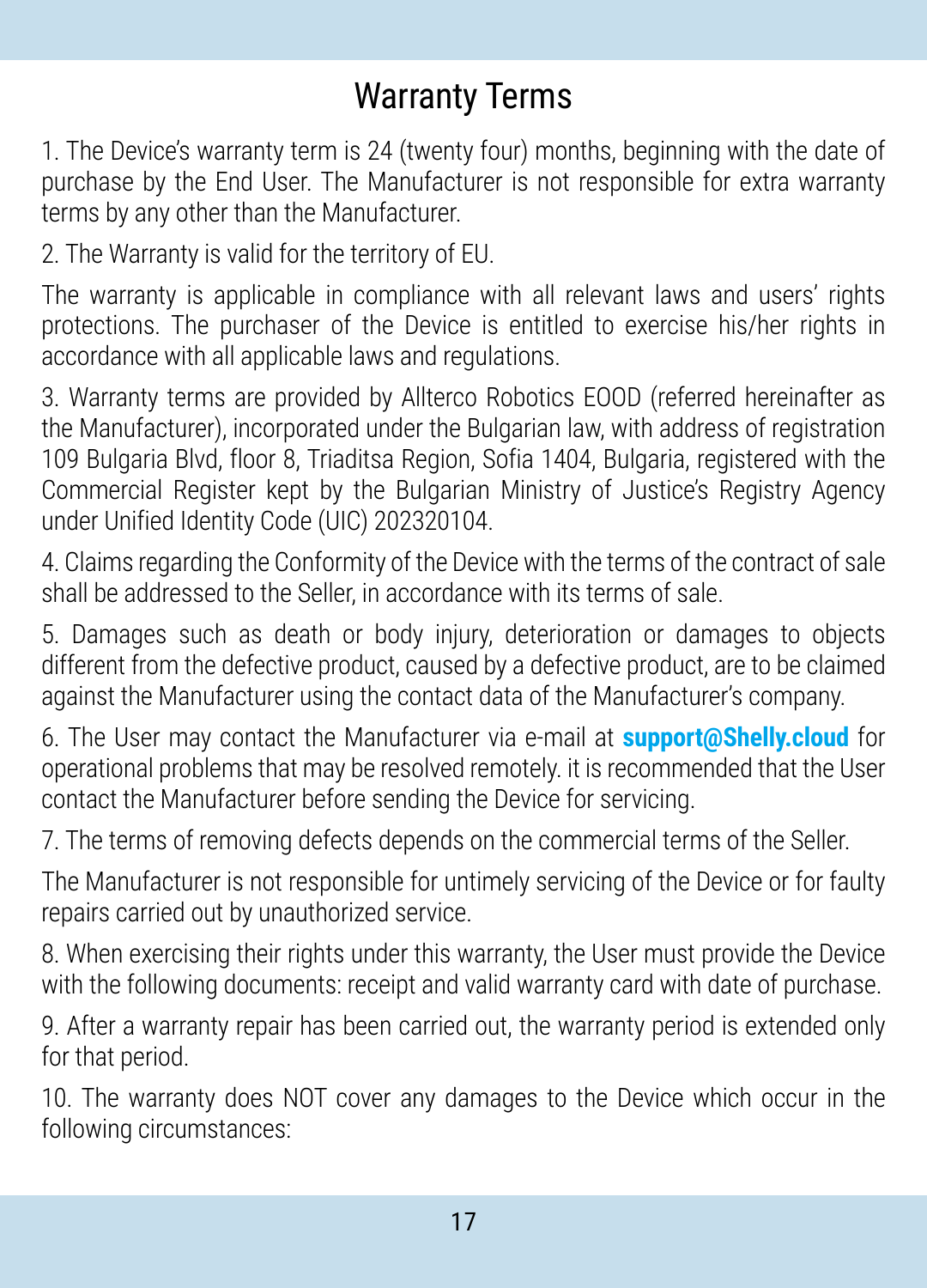When the Device has been used or wired inappropriately, including inappropriate fuses, overpassing maximal values of load and current, electric shock, short circuit or other problems in the power supply, the power grid or the radio network.

When there is a non-compliance between warranty card and/or without a purchase receipt, or attempted forgery of these documents, including (but not limited to) the warranty card or the documents proving the purchase.

When there has been a self-repair attempt, (de)installation, modification, or adaptation of the Device by unauthorized persons.

Intentional or negligent improper handling, storing or transportation of the Device, or in the event of non-observance of the instructions included in this warranty.

When a non-standard power supply, network, or faulty Devices have been used.

When damages occur which were caused regardless of the Manufacturer, including but not limited to: floods, storms, fire, lightning, natural disasters, earthquakes, war, civil wars, other force majeure, unforeseen accidents, robbery, water damage, any damages made by ingress of liquids, weather conditions, solar heating, any damages made by intrusion of sand, humidity, high or low temperature, or air pollution.

When there are other reasons beyond manufacturing defect, including but not limited to: water damage, ingress of liquid into the Device, weather conditions, solar overheating, intrusion of sand, humidity, low or high temperature, air pollution.[u1]

When there have been mechanical damages (forced opening, breaking, cracks, scratches or deformations) caused by a hit, fall, or from another object, wrong use, or caused by not following the instructions for use.

When damage has been caused by exposing the Device to severe outdoor conditions such as: high humidity, dust, too low or too high temperature. Terms of proper storage are specified in the User Manual.

When damage has been caused by lack of maintenance by the User, as specified in the User manual.

When damage has been caused by faulty accessories, or those not recommended by the Manufacturer.

When damage has been caused by the use of non-original spare parts or accessories not suitable for the specified Device model, or after repairs and changes carried out by an unauthorized service or person.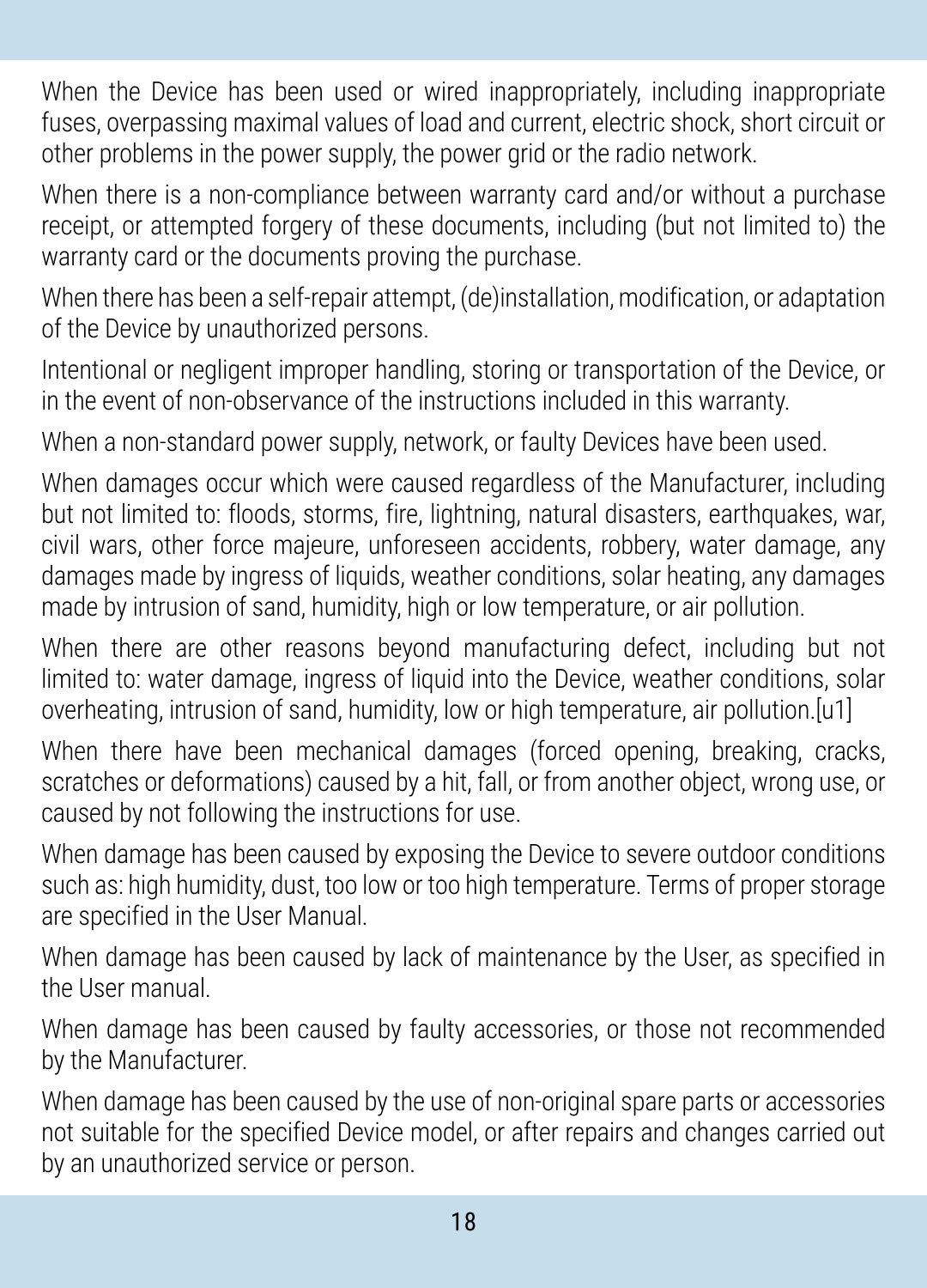When damage has been caused by the use of faulty Devices and/or accessories.

When damage has been caused by faulty software, a computer virus or other harmful behaviour on the Internet, or by lack of software updates or incorrect updates by a method not provided by either the Manufacturer or by the Manufacturer's software.

11. The range of warranty repairs does not include periodical maintenance and inspections, particularly cleaning, adjustments, checks, bug fixes or program parameters and other activities that must be performed by the User (Buyer). The warranty does not cover wear of the Device, because such elements have a limited lifespan.

12. The Manufacturer is not responsible for any property damage caused by a defect in the Device. The Manufacturer is not liable for indirect damages (including but not limited to loss of profits, savings, lost profits, claims by third parties) in connection with any defect of the Device, nor for any property damage or personal injury arising out of or related to the use of the Device.

13. The Manufacturer is not responsible for damage caused by circumstances independent of the Manufacturer, including but not limited to: floods, storms, fire, lightning, natural disasters, earthquakes, war, civil unrest and other force majeure, unforeseen accidents, or theft.